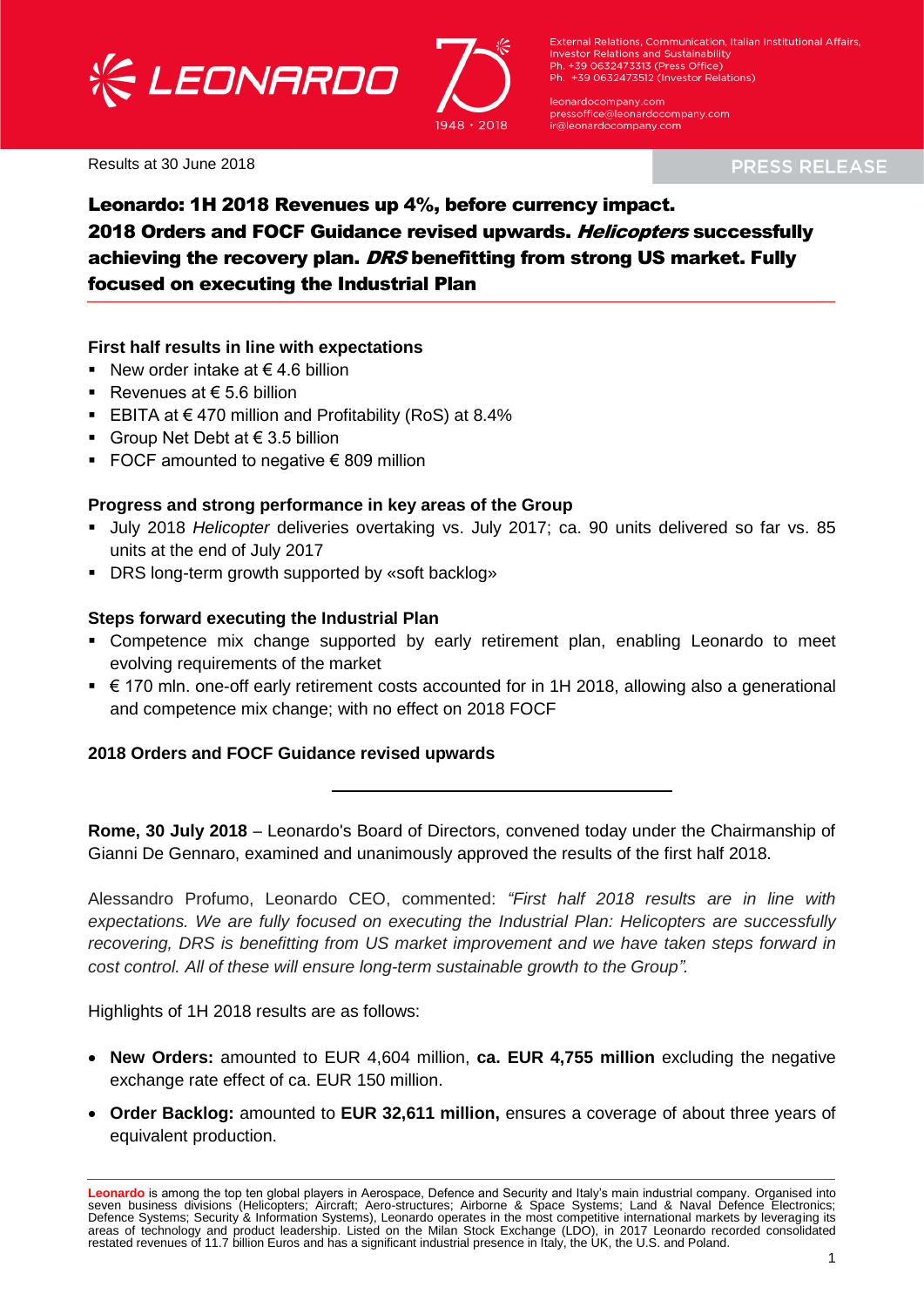- **Revenues:** amounted to EUR 5,589 million, **ca. EUR 5,720 million**, +4% YoY, if we exclude the negative exchange rate effect of ca. EUR 130 million.
- **EBITA:** amounted to EUR 470 million, **ca. EUR 480 million** excluding the negative exchange rate effect of ca. EUR 10 million. The slight decrease YoY was mainly attributable to *Helicopters* that, even if it recorded results in line with forecasts, saw a particularly positive second quarter of 2017 in terms of mix of operations.
- **EBIT:** amounted to EUR 240 million, **EUR 410 million** excluding one-off early retirement costs of EUR 170 million due to the agreement signed with the Italian Unions (under Law 92/2012 - "Fornero Act") aimed at improving competence mix to meet the evolving requirements of the market (with no effect on 2018 FOCF).
- **Net Result:** amounted to EUR 106 million, **EUR 236 million** excluding the effect of the above mentioned one-off early retirement costs (+11% YoY), benefitted from lower financial costs as a result of the buy-back operations and the redemption of bond issues that were completed during 2017.
- **Group Net Debt:** amounted to **EUR 3,474 million,** showed an improvement compared to the first half of 2017, while the figure showed an increase compared to 31 December 2017, which was due to the seasonal trend in cash flows and to the payment of dividends (EUR 81 million).
- **Free Operating Cash Flow (FOCF):** amounted to negative **EUR 809 million,** showed a change in comparison with the first half of 2017 (EUR -531million) chiefly due to the financial profile of the EFA Kuwait contract in the two comparative periods together with the start of production operations; a circumstance that was largely expected.

## Outlook

The Board of Directors has decided to revise upwards the Group Guidance for the full year 2018 to reflect the expected effectiveness of the contract from the Ministry of Defence of Qatar for NH90 multirole helicopters, that had been only partially factored into Group Guidance, and the potential for certain export campaigns not to be full finalised by year-end. The new 2018 guidance is as follows:

|                                |                 | Exchange rate assumptions $E/USD 1,20$ and $E/GBP 0,90$ |
|--------------------------------|-----------------|---------------------------------------------------------|
|                                | Guidance        | Revised guidance                                        |
| New Orders ( $\epsilon$ bn.)   | $12.5 - 13.0$   | $14.0 - 14.5$                                           |
| Revenues ( $\epsilon$ bn)      | $11.5 - 12.0$   | $11.5 - 12.0$                                           |
| EBITA $(\epsilon m)n$          | $1.075 - 1.125$ | $1.075 - 1.125$                                         |
| FOCF $(\epsilon mln)$          | ca. 100         | $300 - 350$                                             |
| Group Net Debt $(\epsilon$ bn) | ca. 2,6         | ca. 2,4                                                 |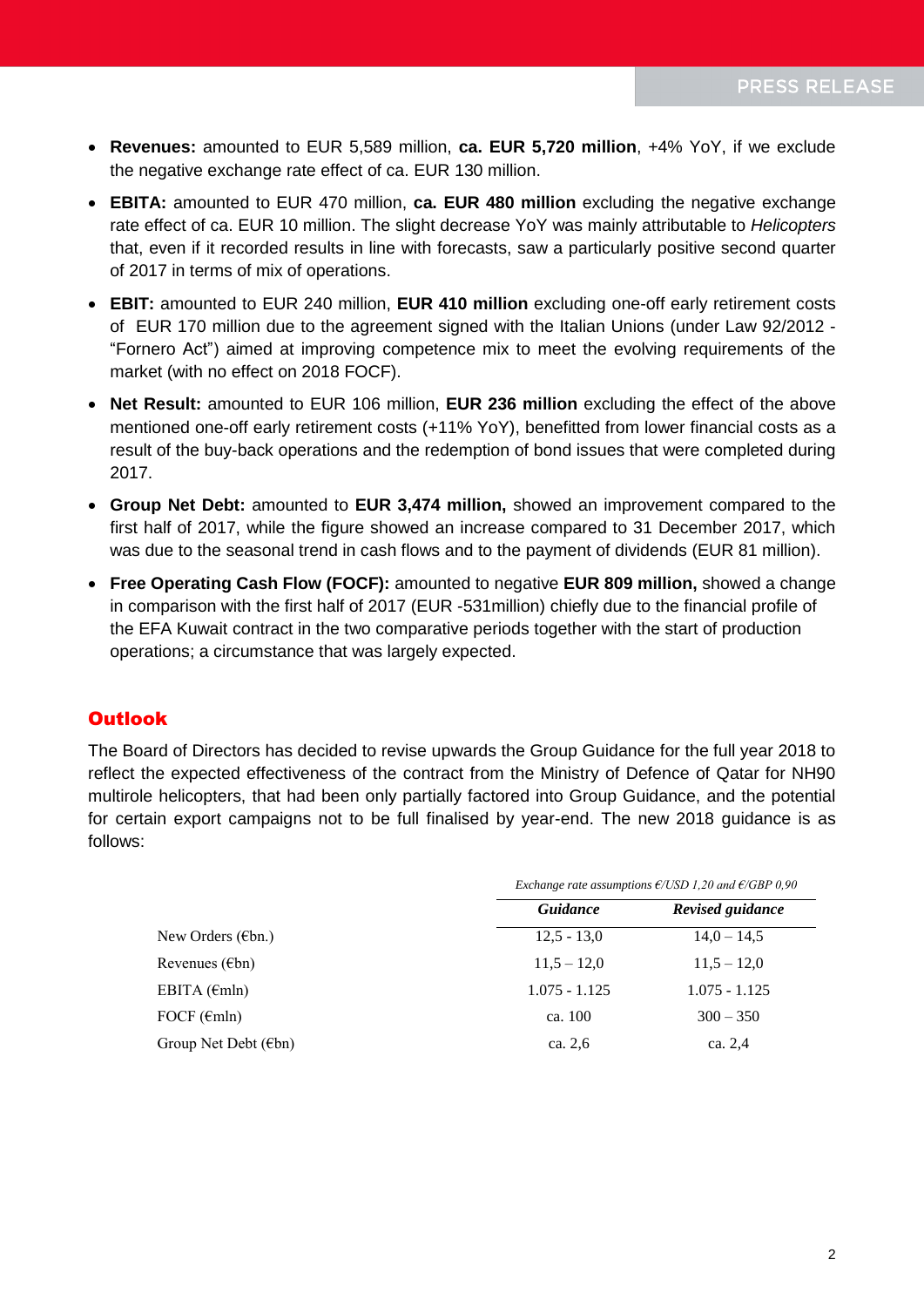| <b>Group</b><br>(Euro million)              | 1H 2018 | 1H 2017<br>restated | Chg.         | <b>Chg. %</b> | <b>FY 2017</b><br>restated |
|---------------------------------------------|---------|---------------------|--------------|---------------|----------------------------|
| <b>New orders</b>                           | 4,604   | 5,061               | (457)        | $(9.0\%)$     | 11,595                     |
| Order backlog                               | 32,611  | 33,918              | (1,307)      | $(3.9\%)$     | 33,507                     |
| <b>Revenues</b>                             | 5,589   | 5,496               | 93           | 1.7%          | 11,734                     |
| <b>EBITDA</b>                               | 671     | 780                 | (109)        | $(14.0\%)$    | 1,602                      |
| EBITA (*)                                   | 470     | 505                 | (35)         | $(6.9\%)$     | 1,077                      |
| <b>ROS</b>                                  | 8.4%    | 9.2%                | $(0.8)$ p.p. |               | 9.2%                       |
| $EBIT$ $(**)$                               | 240     | 423                 | (183)        | $(43.3\%)$    | 844                        |
| <b>EBIT Margin</b>                          | 4.3%    | 7.7%                | $(3.4)$ p.p. |               | 7.2%                       |
| <b>Net result</b>                           | 106     | 213                 | (107)        | $(50.2\%)$    | 279                        |
| <b>Group Net Debt</b>                       | 3,474   | 3,577               | (103)        | (2.9%)        | 2,579                      |
| <b>FOCF</b>                                 | (809)   | (531)               | (278)        | (52,4%)       | 537                        |
| <b>ROI</b>                                  | 13.0%   | 13.5%               | $(0.5)$ p.p. |               | 15.4%                      |
| <b>ROE</b>                                  | 5.0%    | 10.0%               | $(5.0)$ p.p. |               | 6.5%                       |
| <b>Research and development</b><br>expenses | 708     | 601                 | 107          | 17.8%         | 1,539                      |
| Workforce (no.)                             | 45,989  | 45,655              | 334          | 0.7%          | 45,134                     |

*(\*)EBITA is obtained by eliminating from EBIT the following items: any impairment in goodwill; amortisation and impairment, if any, of the portion of the purchase price allocated to intangible assets as part of business combinations, restructuring costs that are a part of defined and significant plans; other exceptional costs or income, i.e. connected to particularly significant events that are not related to the ordinary performance of the business.*

*(\*\*) EBIT is obtained by adding to earnings before financial income and expense and taxes the Group's share of profit in the results of its strategic Joint Ventures (ATR, MBDA, Thales Alenia Space and Telespazio).*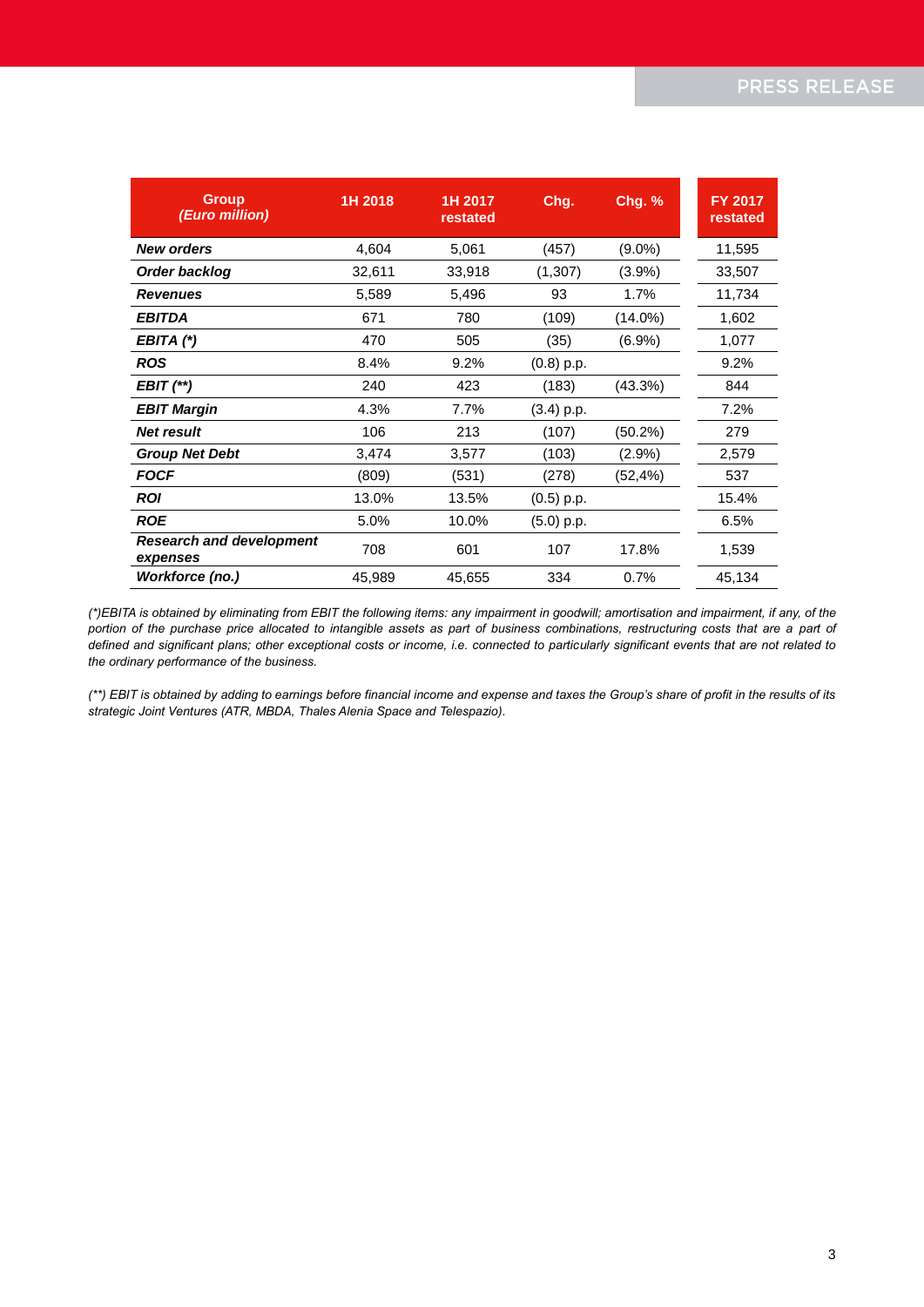| 1H 2018<br>(Euro million)                 | <b>New</b><br>orders     | <b>Order</b><br>backlog  | <b>Revenues</b> | <b>EBITA</b> | <b>ROS</b> |
|-------------------------------------------|--------------------------|--------------------------|-----------------|--------------|------------|
| <b>Helicopters</b>                        | 1,329                    | 9,341                    | 1,830           | 153          | 8.4%       |
| Electronics, Defence and Security Systems | 2,355                    | 11,765                   | 2,521           | 207          | 8.2%       |
| Aeronautics                               | 1,129                    | 12,234                   | 1,426           | 123          | 8.6%       |
| Space                                     | $\overline{\phantom{0}}$ | $\overline{\phantom{0}}$ | ۰               | 21           | n.a.       |
| Other activities                          | 45                       | 165                      | 176             | (34)         | (19.3%)    |
| Eliminations                              | (254)                    | (894)                    | (364)           | ٠            | n.a.       |
| <b>Total</b>                              | 4,604                    | 32,611                   | 5,589           | 470          | 8.4%       |

| 1H 2017 restated<br>(Euro million)        | <b>New</b><br>orders     | Order<br>backlog at<br><b>December 31</b><br>restated | <b>Revenues</b> | <b>EBITA</b> | <b>ROS</b> |
|-------------------------------------------|--------------------------|-------------------------------------------------------|-----------------|--------------|------------|
| <b>Helicopters</b>                        | 1,142                    | 9,896                                                 | 1,754           | 187          | 10.7%      |
| Electronics, Defence and Security Systems | 2,360                    | 11,780                                                | 2,474           | 208          | 8.4%       |
| Aeronautics                               | 1,780                    | 12,525                                                | 1.444           | 128          | 8.9%       |
| Space                                     | $\overline{\phantom{a}}$ |                                                       |                 | 28           | n.a.       |
| Other activities                          | 34                       | 199                                                   | 159             | (46)         | (28.9%)    |
| Eliminations                              | (255)                    | (893)                                                 | (335)           |              | n.a.       |
| <b>Total</b>                              | 5,061                    | 33,507                                                | 5.496           | 505          | 9.2%       |

| Change %                                  | <b>New</b><br>orders | Order<br>backlog | <b>Revenues</b> | <b>EBITA</b> | <b>ROS</b>   |
|-------------------------------------------|----------------------|------------------|-----------------|--------------|--------------|
| <b>Helicopters</b>                        | 16.4%                | $(5.6\%)$        | 4.3%            | $(18.2\%)$   | $(2.3)$ p.p. |
| Electronics, Defence and Security Systems | $(0.2\%)$            | $(0.1\%)$        | 1.9%            | $(0.5\%)$    | $(0.2)$ p.p. |
| Aeronautics                               | $(36.6\%)$           | (2.3%)           | $(1.2\%)$       | $(3.9\%)$    | $(0.3)$ p.p. |
| Space                                     | n.a.                 | n.a.             | n.a.            | $(25.0\%)$   | n.a.         |
| Other activities                          | 32.4%                | $(17.1\%)$       | 10.7%           | 26.1%        | 9.6 p.p.     |
| Eliminations                              | n.a.                 | n.a.             | n.a.            | n.a.         | n.a.         |
| <b>Total</b>                              | $(9.0\%)$            | (2.7%)           | 1.7%            | $(6.9\%)$    | $(0.8)$ p.p. |

|                               | <b>New</b><br><b>Orders</b> | <b>Revenues</b> | <b>EBITA</b> | <b>ROS</b> |
|-------------------------------|-----------------------------|-----------------|--------------|------------|
| DRS (\$ mil) 1H 2018          | 1,250                       | 959             | 46           | 4.8%       |
| DRS (\$ mil) 1H 2017 restated | 930                         | 796             | 51           | 6.4%       |
| DRS (€ mil) 1H 2018           | 1,032                       | 792             | 39           | 4.8%       |
| DRS (€ mil) 1H 2017 restated  | 859                         | 735             | 47           | 6.4%       |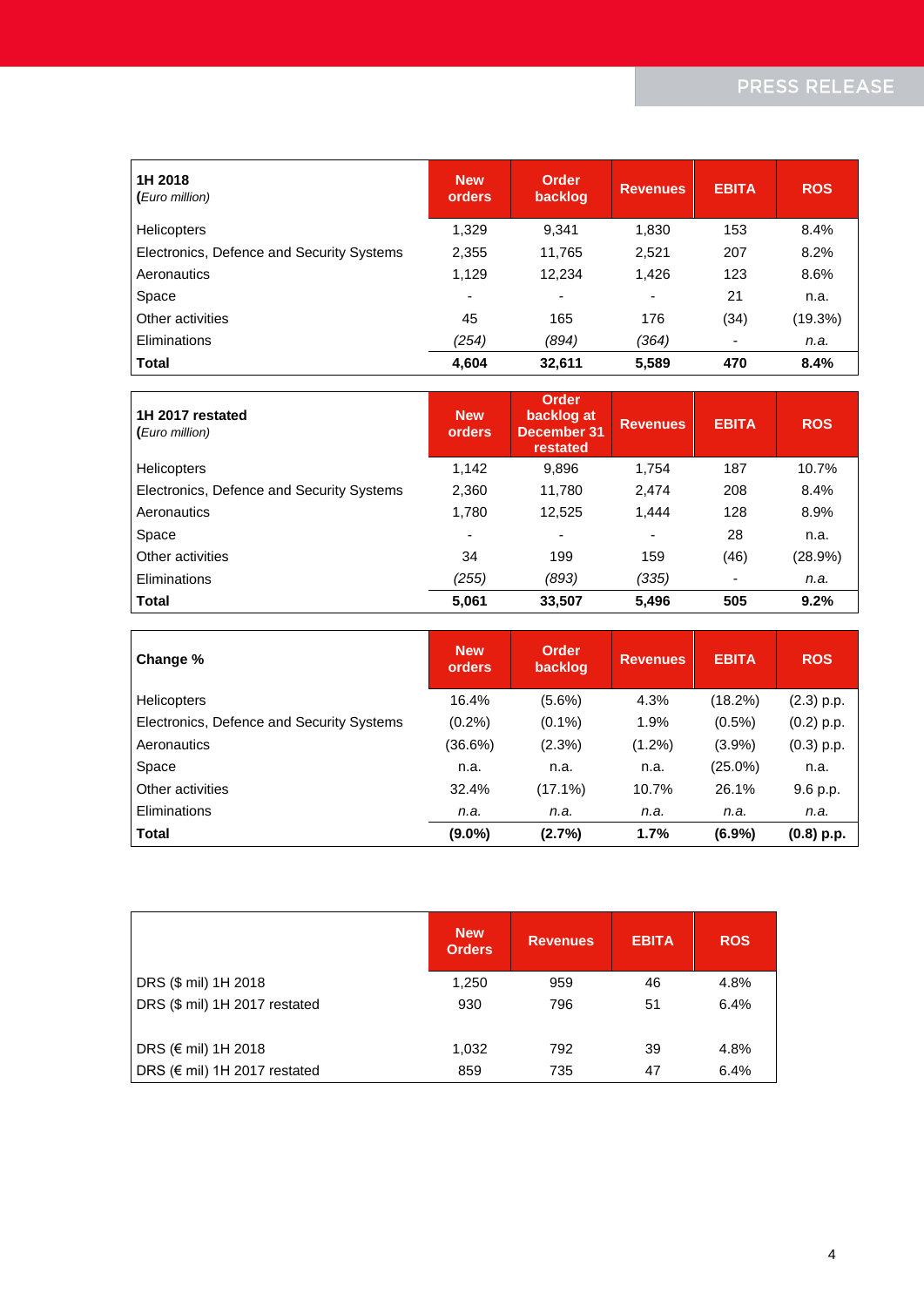### Analysis of the main figures of the first quarter of 2018

**New orders** showed a decrease of about 9% compared to the first half of 2017, which was due to the postponement of the completion of major acquisitions to the second half-year, to unfavourable USD/€ exchange rates and to the significant acquisitions recorded in the *Aeronautics* segment during the first half of 2017 for the support services for the EFA aircraft fleet for the period from 2017 to 2021, which were partially offset by a good performance of *Helicopters* during the first half of 2018.

The book-to-bill ratio was slightly less than 1. The order backlog ensures a coverage in terms of equivalent production equal to about three years.

**Revenues** showed an increase compared to the first half of 2017 (+2%) – which is even more significant if we exclude the negative exchange rate effect (arising from the conversion of revenues in USD and, to a lesser extent, in GBP for about  $\epsilon$  130 mln.) -, which was mainly attributable to *Helicopters*¸ as a result of higher production volumes for AW101 and higher deliveries on the lines AW139 and AW189, as well as to higher DRS production volumes which confirms the growth trend recorded in the previous period. **EBITA**, equal to  $\epsilon$  470 mln. (with a ROS of 8.4%), showed, compared to the first half of 2017 ( $\epsilon$  505 mln. – ROS of 9.2%), a reduction that was mainly attributable to *Helicopters*: even if it recorded results in line with forecasts, the segment saw a particularly positive second quarter of 2017 in terms of mix of operations.

The reduction recorded in **EBIT** compared to the first half of the previous year was due to the performance of EBITA, as well as to considerable early retirement costs (€ 170 mln.) allocated in relation to the measures under Law 92/2012 ("Fornero Act").

Net result, amounting to € 106 mln., benefitted from lower financial costs compared to the first half of 2017, as a result of the buy-back operations and the redemption of bond issues that were completed during 2017 and was affected by € 170 mln. one-off early retirement costs with no effect on 2018 FOCF.

**Net invested capital** rose compared with the figure for 31 December 2017 due to the increase in net working capital, resulting from the seasonal fluctuation in cash flows.

#### Main figures of the second quarter of 2018

**New Orders**: amounted to **EUR 2,440 million**, +1.1% compared to the second quarter of 2017.

**Revenues**: amounted to **EUR 3,138 million**, compared to the EUR 3,135 million in the second quarter of 2017.

**EBITA**: amounted to **EUR 317 million**, -9% compared to the second quarter of 2017.

**Free Operating Cash Flow (FOCF)**: amounted to positive **EUR 248 million**, +338% compared to the negative EUR 104 million in the second quarter of 2017.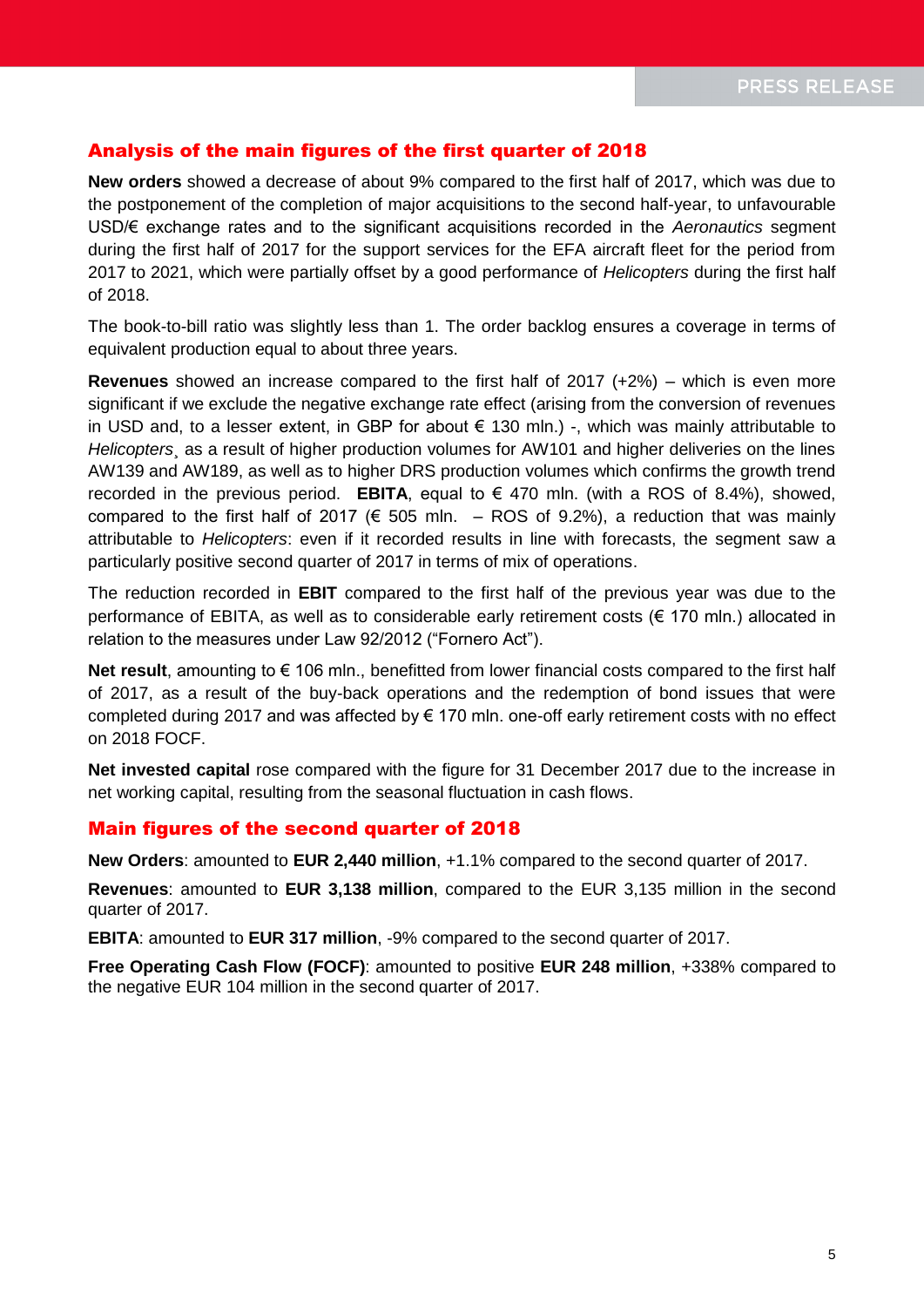### SECTOR PERFORMANCE

#### **Helicopters**

During the first half of 2018 results were recorded in line with forecasts and there was confirmation of positive signs of recovery in the division's business, showing an increase in New Orders and Revenues compared to the same period in the previous year, and the profitability of 8.4%.

#### Electronics, Defence & Security Systems

The first half of 2018 was characterised by a good performance, both commercial and business, showing an increase in the results compared to those posted during the same period of 2017, if we exclude the adverse effect of the USD/€ exchange rate. *DRS* showed a strong top-line performance confirming growth trend.

#### **Aeronautics**

During the first half of 2018 new orders were gained for more than  $€ 1.1$  bn., 55% of which related to the *Aircraft* Division; major commercial negotiations continued within the division, which are being completed, both on domestic and export markets.

Furthermore, from a production point of view, deliveries were made for 72 fuselage sections and 44 stabilisers for the B787 programme (69 fuselage sections and 40 stabilisers delivered in the first half of 2017) and 41 ATR fuselages (24 delivered in the first half of 2017). As regards the production of the C-27J programme, there was the delivery of the second aircraft ordered by the Slovak Air Force and 12 wings were delivered for the F-35 aircraft.

#### Space

The first half of 2018 recorded production volumes substantially in line with those recorded during the same period of the previous year and was characterised by the continuation of operations for delivering the Iridium Next constellation satellites.

#### Industrial transactions

In the period no significant transactions were carried out. It should be noted that in April 2018, in implementation of a memorandum of intent signed with national trade unions relating to early retirements in accordance with Article 4 of Italian Employment Law 92/2012 (also known as the "Fornero Act") - an agreement was signed involving up to 1,100 employees who will be eligible for retirement in the four years following the scheduled 2018-2019 two-year period, while defining the specific eligibility requirements. A similar arrangement was subsequently signed with the trade unions of executives, up to a number of 65 executives. In June 2018 the Company completed taking expressions of interest; subsequently it took steps to submit the 2018/2019 redundancy plan to INPS (Italian Social Security Institute) in order to establish whether the requirements were met for the application of early retirement measures. The costs to be incurred for these measures have been preliminarily estimated at  $\epsilon$  170 mln.: this estimate will be confirmed at the time of the preparation of the consolidated financial statements at 31 December 2018, on the basis of the final results.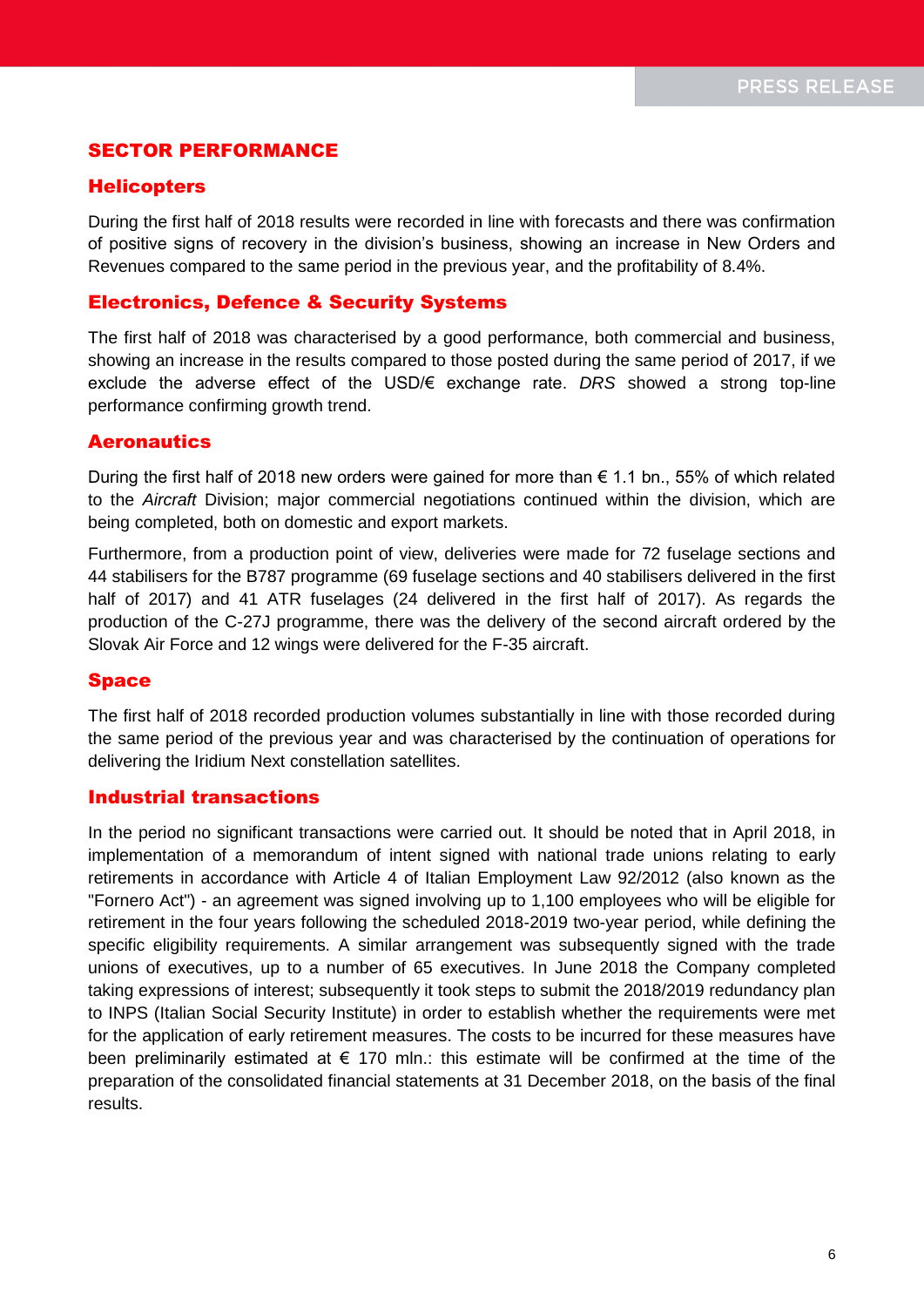#### Financial transactions

It should be noted that, during the first half of 2018 and, more specifically, in February Leonardo entered into a new Revolving Credit Facility (RCF) with a pool of 26 Italian and foreign banks. The new RCF provides, if used, for the payment of 75 bps on the Euribor for the period (zero floor), lower by 25 bps than the 100 bp margin of the previous transaction completed in July 2015, with consequent lower financial costs. The amount of the Revolving Credit Facility was also reduced down to  $\epsilon$  1.8 bn., compared to the amount of  $\epsilon$  2 bn. of the previous line, in line with the Group's current cash requirements. The expiry date of the line was extended to February 2023, i.e. the year for which no other maturities of the Group's medium/long-term debt are currently envisaged.

On 18 April 2018 Leonardo renewed its EMTN programme for 12 additional months, leaving the maximum available amount of  $\epsilon$  4 bn. unchanged. No bond issues were launched in the Euromarket within the scope of said programme during the first half-year.

Furthermore, in February 2018 Leonardo repurchased a nominal amount of GBP 10 mln. on the market, out of the bond issue launched in 2009, due 2019 (coupon of 8%), thus reducing the residual nominal amount down to GBP 278 mln.

#### \*\*\*\*\*\*\*\*\*\*\*\*\*\*\*\*\*\*\*

The officer in charge of the company's financial reporting, Alessandra Genco, hereby declares, in accordance with the provisions of Article 154-bis, paragraph 2, of the Consolidated Law on Finance, that the accounting information included in this press release corresponds to the accounting records, books and supporting documentation.

#### \*\*\*\*\*\*\*\*\*\*\*\*\*\*\*\*\*\*\*

The interim results, approved today by the Board of Directors, are made available to the public at the Company's registered office, at Borsa Italiana S.p.A., on the Company's website [\(www.leonardocompany.com,](http://www.leonardocompany.com/) section Investors/Financial Reports), as well as on the website of the authorised storage mechanism eMarket Storage [\(www.emarketstorage.com\)](http://www.emarketstorage.com/).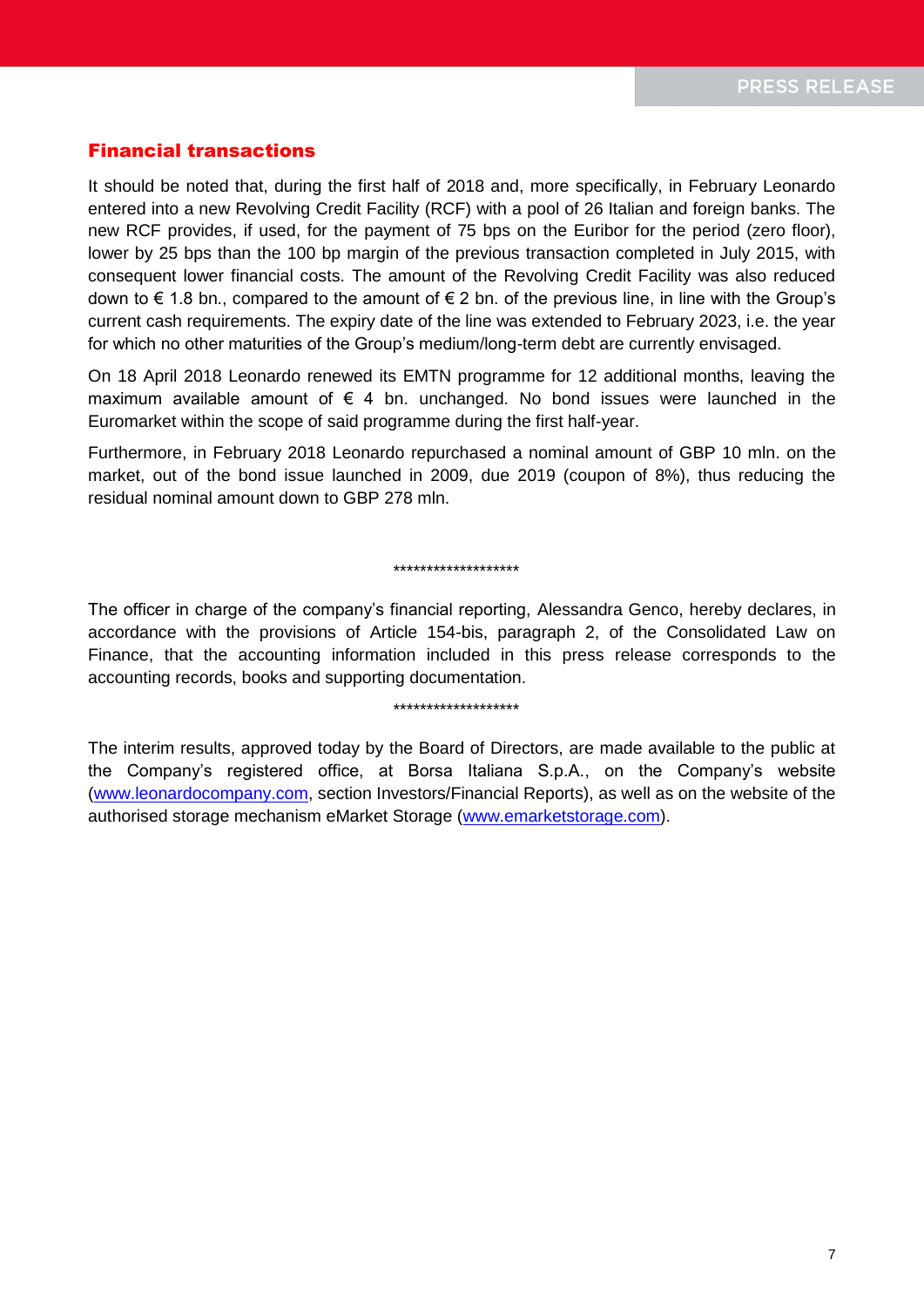# PRESS RELEASE

| <b>RECLASSIFIED INCOME STATE</b>                                               |         |                     |            |                               |                               |              |  |
|--------------------------------------------------------------------------------|---------|---------------------|------------|-------------------------------|-------------------------------|--------------|--|
| $\epsilon$ mil.                                                                | 1H 2018 | 1H 2017<br>restated | Var. YoY   | <b>2Q 2018</b><br>(unaudited) | <b>2Q 2017</b><br>(unaudited) | Var. YoY     |  |
| <b>Revenues</b>                                                                | 5,589   | 5,496               | 93         | 3,138                         | 3,135                         | 3            |  |
| Purchases and personnel expense                                                | (5,003) | (4,790)             | (213)      | (2,780)                       | (2,706)                       | (74)         |  |
| Other net operating income/(expense)                                           | 26      | (21)                | 47         | 22                            | (20)                          | 42           |  |
| Equity-accounted strategic JVs                                                 | 59      | 95                  | (36)       | 40                            | 73                            | (33)         |  |
| Amortisation and depreciation                                                  | (201)   | (275)               | 74         | (103)                         | (132)                         | 29           |  |
| <b>EBITA</b>                                                                   | 470     | 505                 | (35)       | 317                           | 350                           | (33)         |  |
| <b>ROS</b>                                                                     | 8.4%    | 9.2%                | (0.8) p.p. | 10.1%                         | 11.2%                         | $(1.1)$ p.p. |  |
| Goodwill Impairment                                                            |         |                     |            |                               |                               |              |  |
| Non-recurring income/(expenses)                                                |         |                     |            |                               |                               |              |  |
| Restructuring costs                                                            | (182)   | (32)                | (150)      | (174)                         | (25)                          | (149)        |  |
| Amortisation of intangible assets acquired as<br>part of business combinations | (48)    | (50)                | 2          | (24)                          | (25)                          | 1            |  |
| <b>EBIT</b>                                                                    | 240     | 423                 | (183)      | 119                           | 300                           | (181)        |  |
| <b>EBIT Margin</b>                                                             | 4.3%    | 7.7%                | (3.4) p.p. | 3.8%                          | 9.6%                          | (5.8) p.p.   |  |
| Net financial income/ (expense)                                                | (118)   | (155)               | 37         | (52)                          | (87)                          | 35           |  |
| Income taxes                                                                   | (16)    | (55)                | 39         | (11)                          | (49)                          | 38           |  |
| <b>Net result</b>                                                              | 106     | 213                 | (107)      | 56                            | 164                           | (108)        |  |
| attributable to the owners of the parent                                       | 106     | 213                 | (107)      | 56                            | 164                           | (108)        |  |
| attributable to non-controlling interests                                      |         |                     |            |                               |                               |              |  |
| Earning per share (Euro)                                                       |         |                     |            |                               |                               |              |  |
| Basic and diluted                                                              | 0.185   | 0.371               | (0.186)    | 0.098                         | 0.286                         | (0.188)      |  |
| Earning per share of continuing operation<br>(Euro)                            |         |                     |            |                               |                               |              |  |
| <b>Basic and diluted</b>                                                       | 0.185   | 0.371               | (0.186)    | 0.098                         | 0.286                         | (0.188)      |  |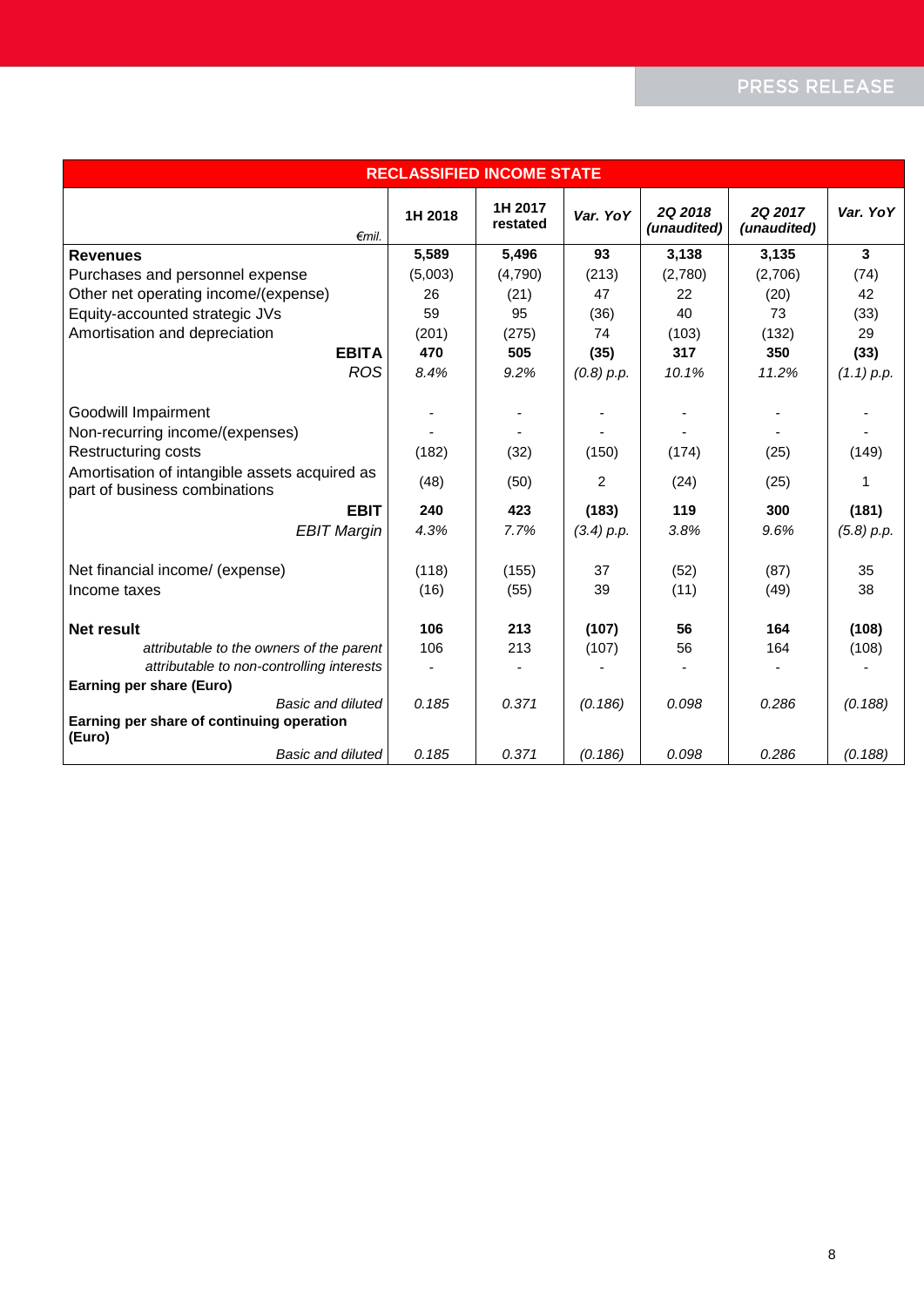| <b>RECLASSIFIED BALANCE SHEET</b>                |            |                        |                        |  |  |  |
|--------------------------------------------------|------------|------------------------|------------------------|--|--|--|
| $\epsilon$ mil.                                  | 30.06.2018 | 31.12.2017<br>restated | 30.06.2017<br>restated |  |  |  |
| Non-current assets                               | 11,671     | 11,724                 | 11,873                 |  |  |  |
| Non-current liabilities                          | (2,795)    | (2,837)                | (2,955)                |  |  |  |
| <b>Capital assets</b>                            | 8,876      | 8,887                  | 8,918                  |  |  |  |
| Inventories                                      | 281        | (535)                  | (120)                  |  |  |  |
| Trade receivables                                | 3,033      | 3,179                  | 3,407                  |  |  |  |
| Trade payables                                   | (2,930)    | (2,962)                | (2,774)                |  |  |  |
| <b>Working capital</b>                           | 384        | (318)                  | 513                    |  |  |  |
| Provisions for short-term risks and charges      | (728)      | (783)                  | (760)                  |  |  |  |
| Other net current assets (liabilities)           | (869)      | (996)                  | (935)                  |  |  |  |
| Net working capital                              | (1,213)    | (2,097)                | (1, 182)               |  |  |  |
| Net invested capital                             | 7,663      | 6,790                  | 7,736                  |  |  |  |
| Equity attributable to the Owners of the Parent  | 4,187      | 4,199                  | 4,158                  |  |  |  |
| Equity attributable to non-controlling interests | 10         | 14                     | 15                     |  |  |  |
| <b>Equity</b>                                    | 4,197      | 4,213                  | 4,173                  |  |  |  |
| <b>Group Net Debt</b>                            | 3,474      | 2,579                  | 3,577                  |  |  |  |
| Net (assets)/liabilities held for sale           | (8)        | (2)                    | (14)                   |  |  |  |

| <b>CASH FLOW STATEMENT</b>                              |         |                  |  |  |
|---------------------------------------------------------|---------|------------------|--|--|
| $\epsilon$ mil.                                         | 1H 2018 | 1H 2017 restated |  |  |
| Cash flows used in operating activities                 | (684)   | (465)            |  |  |
| Dividends received                                      | 178     | 206              |  |  |
| Cash flow from ordinary investing activities            | (303)   | (272)            |  |  |
| Free operating cash flow (FOCF)                         | (809)   | (531)            |  |  |
| Strategic transactions                                  | (10)    | (168)            |  |  |
| Change in other investing activities                    | (5)     | 9                |  |  |
| Shares Buy-back                                         |         |                  |  |  |
| Net change in loans and borrowings                      | (12)    | 480              |  |  |
| Dividends paid                                          | (81)    | (81)             |  |  |
| Net increase/(decrease) in cash and cash equivalents    | (917)   | (291)            |  |  |
| Cash and cash equivalents at 1 January                  | 1,893   | 2,167            |  |  |
| Exchange rate gain/losses and other movements           |         | (34)             |  |  |
| Cash and cash equivalents at 1 January of discontinued  |         |                  |  |  |
| operations                                              |         |                  |  |  |
| Net increase/(decrease) in cash and cash equivalents of |         |                  |  |  |
| discontinued operations                                 |         |                  |  |  |
| Cash and cash equivalents at 30 June                    | 976     | 1,842            |  |  |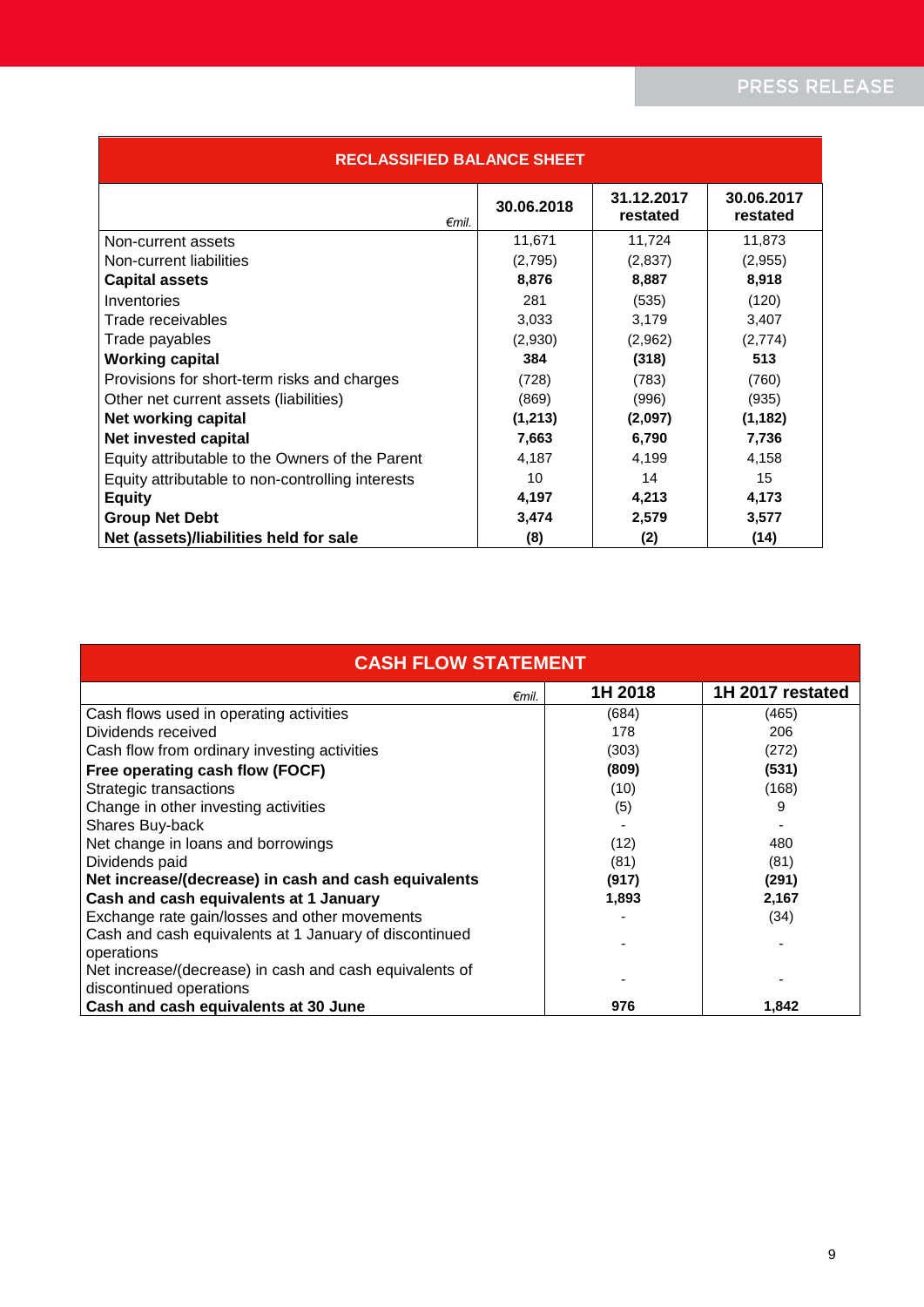| <b>FINANCIAL POSITION</b>                                          |            |                        |                        |  |  |  |  |
|--------------------------------------------------------------------|------------|------------------------|------------------------|--|--|--|--|
| $\epsilon$ mil.                                                    | 30.06.2018 | 31.12.2017<br>restated | 30.06.2017<br>restated |  |  |  |  |
| <b>Bonds</b>                                                       | 3,615      | 3,647                  | 4,822                  |  |  |  |  |
| Bank debt                                                          | 295        | 246                    | 294                    |  |  |  |  |
| Cash and cash equivalents                                          | (976)      | (1,893)                | (1,842)                |  |  |  |  |
| Net bank debt and bonds                                            | 2,934      | 2,000                  | 3,274                  |  |  |  |  |
| Fair value of the residual portion in portfolio of Ansaldo Energia |            |                        | (143)                  |  |  |  |  |
| <b>Shares</b>                                                      |            | (3)                    |                        |  |  |  |  |
| Current loans and receivables from related parties                 | (132)      | (110)                  | (59)                   |  |  |  |  |
| Other current loans and receivables                                | (36)       | (47)                   | (54)                   |  |  |  |  |
| Current loans and receivables and securities                       | (168)      | (160)                  | (256)                  |  |  |  |  |
| Non current financial receivables from Superjet                    | (37)       | (48)                   | (58)                   |  |  |  |  |
| Hedging derivatives in respect of debt items                       | 9          | (2)                    | 8                      |  |  |  |  |
| Related-party loans and borrowings                                 | 660        | 701                    | 510                    |  |  |  |  |
| Other loans and borrowings                                         | 76         | 88                     | 99                     |  |  |  |  |
| Group net debt                                                     | 3,474      | 2,579                  | 3,577                  |  |  |  |  |

| <b>EARNINGS PER SHARE</b>                                                                                 |         |                     |             |  |
|-----------------------------------------------------------------------------------------------------------|---------|---------------------|-------------|--|
|                                                                                                           | 1H 2018 | 1H 2017<br>restated | Var.<br>YoY |  |
| Average shares outstanding during the reporting period (in thousands)                                     | 574.441 | 574.412             | 29          |  |
| Earnings/(losses) for the period (excluding non-controlling interests) (€ million)                        | 106     | 213                 | (107)       |  |
| Earnings/(losses) - continuing operations (excluding non-controlling interests)<br>$\mathcal{E}$ million) | 106     | 213                 | (107)       |  |
| Earnings/(losses) - discontinued operations (excluding non-controlling<br>interests) ( $\notin$ million)  |         |                     |             |  |
| <b>BASIC AND DILUTED EPS (EUR)</b>                                                                        | 0.185   | 0.371               | (0.186)     |  |
| <b>BASIC AND DILUTED EPS from continuing operations</b>                                                   | 0.185   | 0.371               | (0.186)     |  |